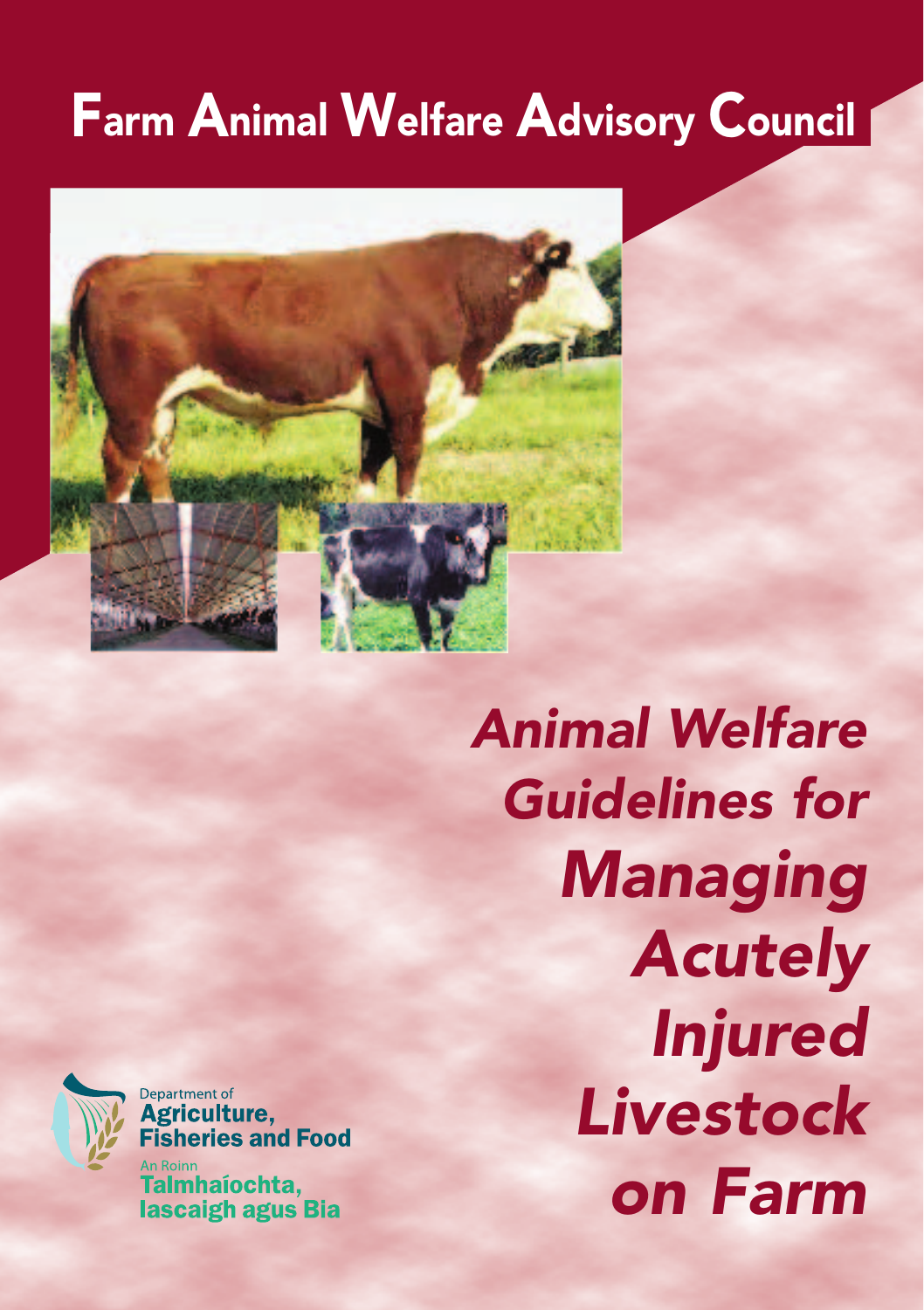# Animal Welfare Guidelines For

### Veterinary Practitioners and Farmers on Managing Acutely Injured Livestock on Farm

# **CONTENTS**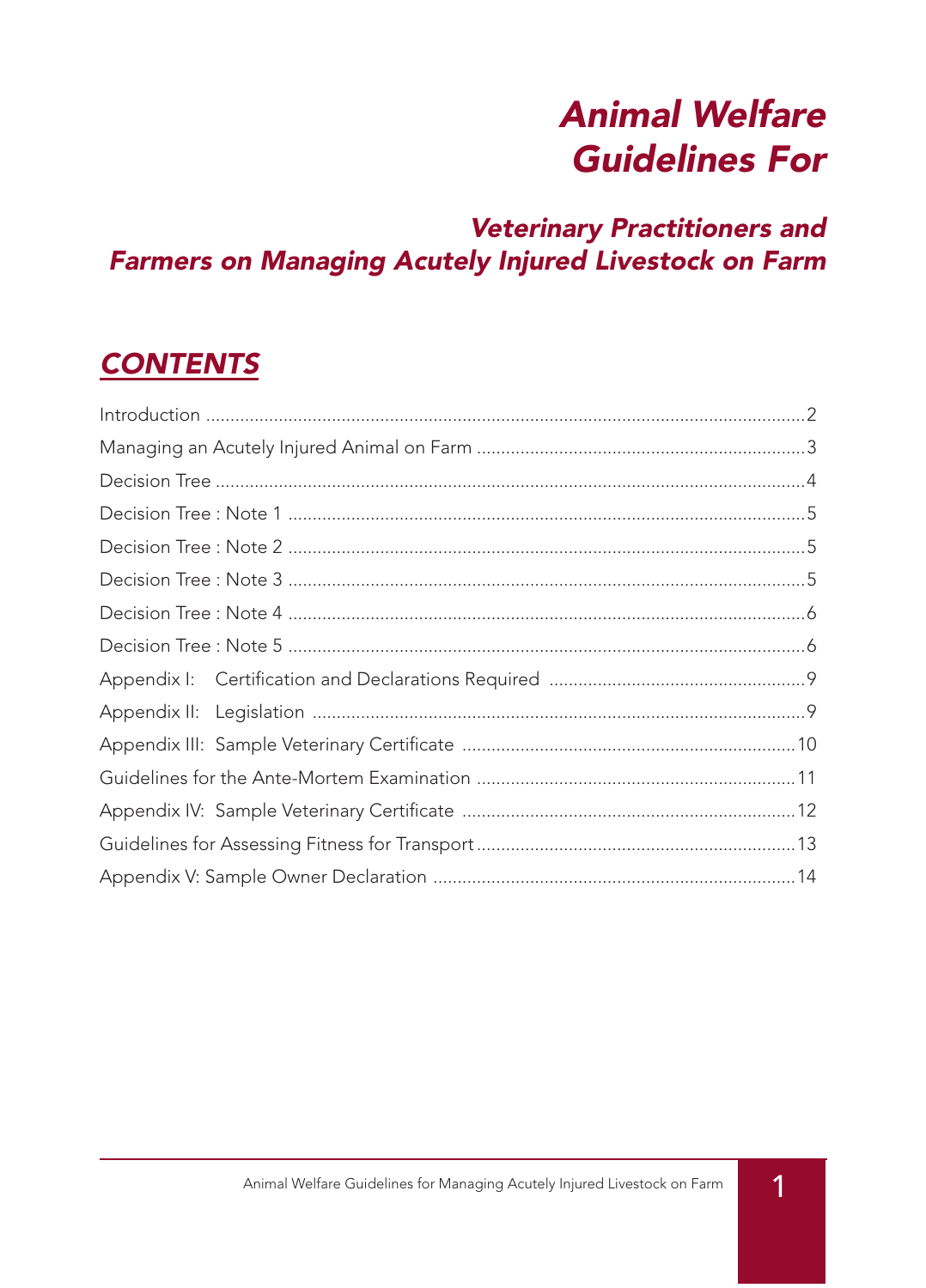# AN INTRODUCTION BY PROFESSOR PATRICK FOTTRELL

#### Chairperson of the Farm Animal Welfare Advisory Council

The Farm Animal Welfare Advisory Council was set up to allow representative groups with a variety of perspectives on animal welfare, meet and exchange views, seek consensus on various issues and developments relevant to the care of farm animals. These guidelines are the product of this consensus and have been adopted unanimously by the Council.

In 2008, the Minister for Agriculture, Fisheries and Food introduced the European Communities (Welfare of Farmed Animals) Regulations, which came into operation on  $31st$ January 2008. The Regulations give effect to a series of European Directives concerning the protection of animals and animals being slaughtered, including emergency and humane killing and slaughter of animals.

Emergency slaughter, for the purpose of this document means – "the slaughter of an otherwise healthy animal which has suffered an injury that prevented its transport to the slaughterhouse for welfare reasons".

The "Guidelines for Veterinary Practitioners and Farmers on managing acutely injured livestock on Farm" is aimed at assisting veterinary practitioners and farmers in arriving at an informed decision on the method of dealing with animals covered by the above definition, having regard to (a) Animal Welfare and (b) Public Health.

These are the only considerations, which should influence the decision on how an animal should be disposed.

The Council has adopted the best farm animal husbandry practices and welfare standards, which take account of the five basic needs of an animal:

- 1. Freedom from thirst, hunger and malnutrition
- 2. Freedom from discomfort
- 3. Freedom from pain, injury and disease
- 4. Freedom to express normal patterns of behaviour
- 5. Freedom from fear and distress

In maintaining these guidelines veterinary practitioners, farmers, animal handlers and others can demonstrate Ireland's prominence in the practice of farm animal welfare standards.

Professor Patrick Fottrell **Chairperson** July 2009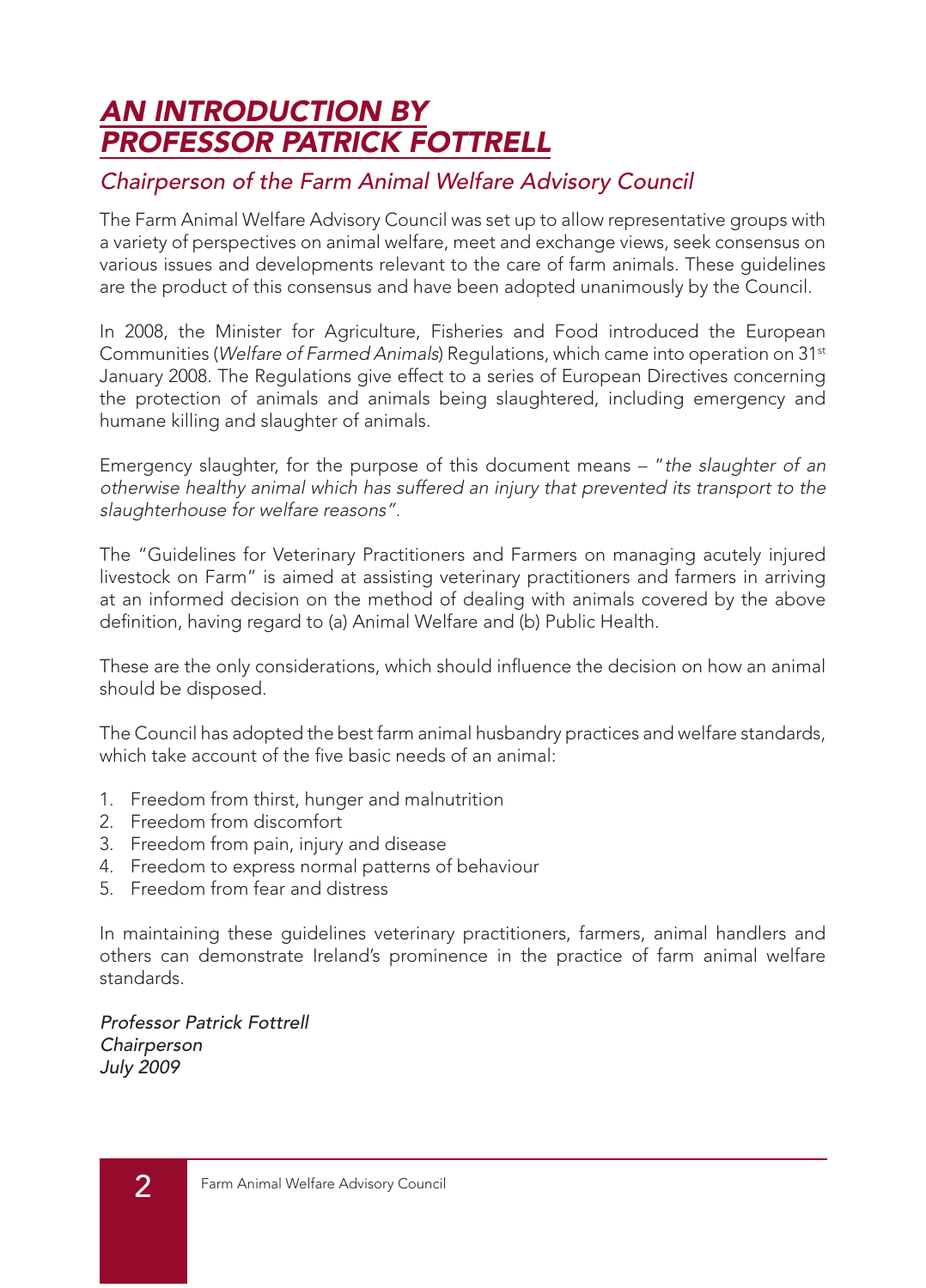# MANAGING AN ACUTELY INJURED ANIMAL ON FARM

Where treatment is not an option, there are three possible ways of managing an acutely injured animal on farm as follows:

- 1 Transport of the live animal to a slaughterhouse.
- 2 Transport of the emergency slaughter animal to a slaughterhouse following emergency slaughter on site.
- 3 Slaughter and disposal of the emergency slaughter animal as fallen stock.

Having inspected the animal, evaluated the degree of injury and pain which the animal is suffering and, having considered the available options regarding transport and slaughter in the context of proximity of the slaughter outlet, availability of suitable transport vehicle and timelines involved, the veterinary practitioner must decide on the most appropriate action.

- Should options 1 or 2 above be considered, it is the responsibility of the owner or keeper to arrange a slaughterhouse to accept the animal. There is however no obligation on any slaughter premises to accept animals for emergency slaughter or for dressing following slaughter.
- Should it not be possible to find a slaughterhouse prepared to accept the animal or emergency slaughter animal without undue delay and, taking fully into account the welfare of the animal, then option 3 above must be taken.

The veterinary practitioner involved must communicate with the official veterinarian at the designated slaughterhouse. Such communication does not, of course, obviate the necessity for the required written certification.

The final decision on the suitability of an animal for slaughter, or an emergency slaughter animal for dressing, rests with the official veterinarian. However, even where an animal or emergency slaughter animal is accepted, it will be subject to the intake checks at the slaughterhouse (ante-mortem if appropriate, post-mortem inspection and documentary checks), as well as any additional examinations deemed necessary by the official veterinarian.

The method employed for disposal of an emergency slaughter animal should be decided by reference to the following Decision Tree, which is followed by notes elaborating on each step.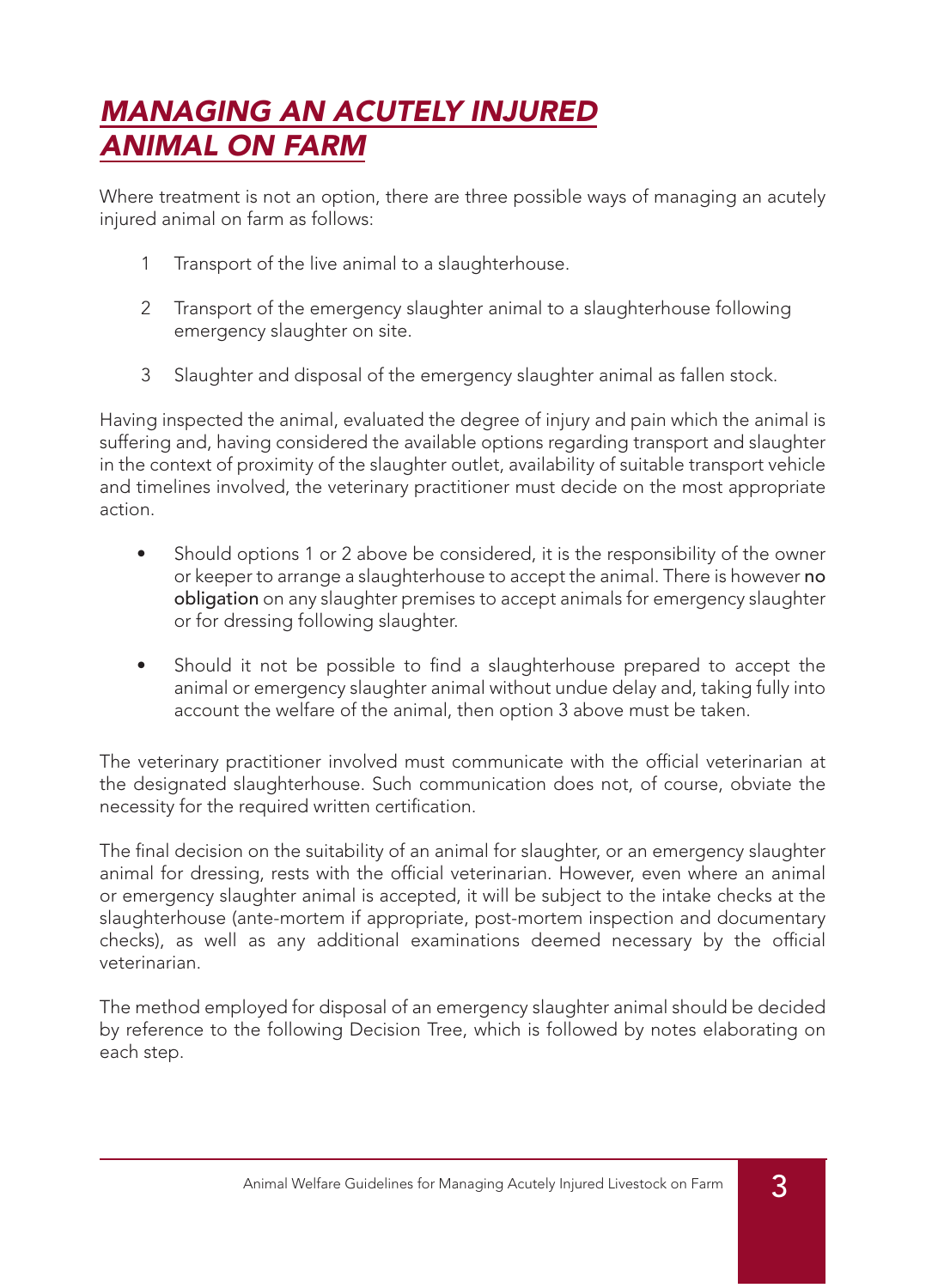# DECISION TREE

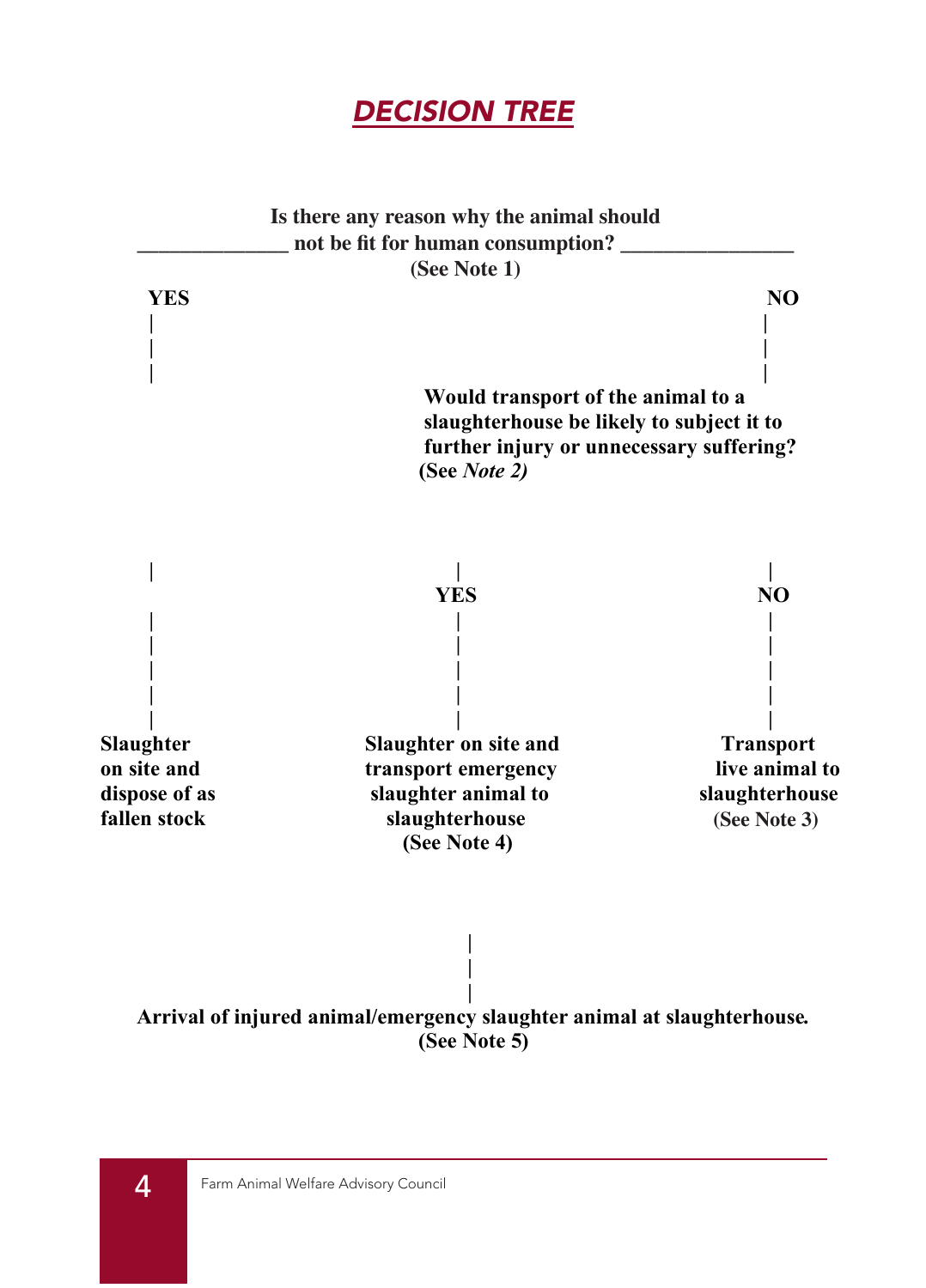#### Note 1

#### Is there any reason why the animal should not be fit for human consumption?

The veterinary practitioner, having examined the animal, decides whether emergency slaughter is advisable. Having decided that it is, he or she must determine whether there is any reason why the animal should not be fit for slaughter for human consumption. There are three considerations involved here - Health, Cleanliness and Medication.

#### Health

The veterinary practitioner must be satisfied that the animal can pass a routine antemortem inspection in accordance with the criteria laid down in Annex I of Regulation (EC) No 854/2004 of the European Parliament and of the Council. If the decision is that it would pass, the ante-mortem is carried out and certification to that effect is completed and signed.

#### **Cleanliness**

The veterinary practitioner must be satisfied that the animal meets the requirements of the clean livestock policy.

#### **Medication**

The veterinary practitioner must be satisfied that, as far as he or she is aware, the animal has not been in receipt of any medication, the withdrawal period of which has not expired and he or she must be prepared to certify to this. A signed declaration from the owner or keeper of the animal to this effect is also required.

#### Note 2

#### Would transport of the animal to a slaughterhouse be likely to subject it to further injury or unnecessary suffering?

This is a matter for the professional judgment of the veterinary practitioner. However, he or she must observe some basic principles. The animal must be able to walk unaided on to the transport vehicle no matter how short the journey.

Detailed guidance on a determination of whether to allow transport or to slaughter on farm is available on the Department's Website (www.agriculture.gov.ie) as per European Communities (Animal Transport and Control Post) Regulations 2006 (S.I. No. 675 of 2006).

#### Note 3

#### Transport of live animal to the slaughterhouse

If the animal fulfils the requirements of Appendices I and II, it may be transported live to the slaughterhouse, subject to:

- The slaughterhouse being prepared to accept and slaughter it
- The slaughterhouse must be within a reasonable distance (100Km) of the injured animal and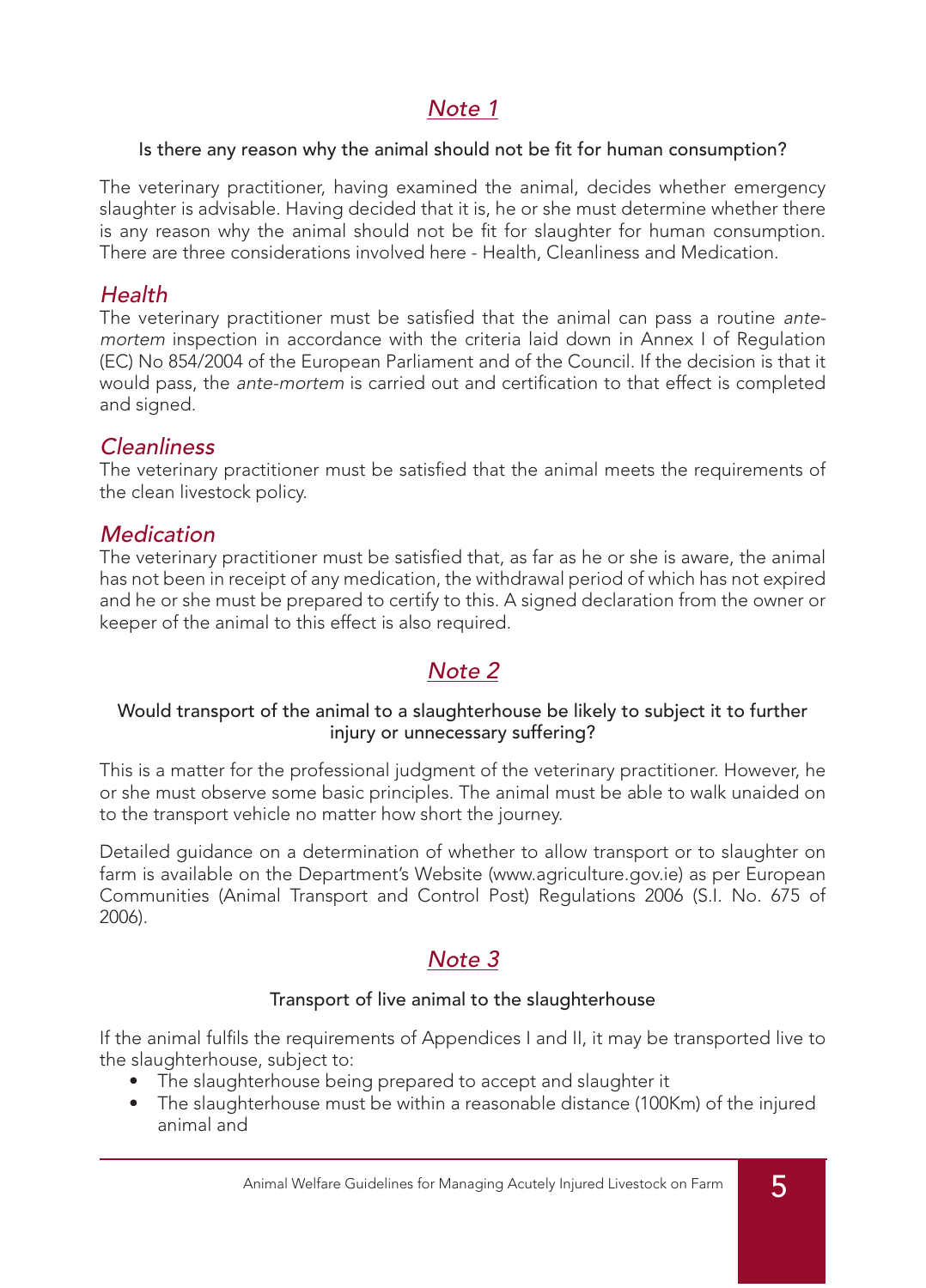• The animal being transported without undue delay in an appropriate vehicle, which is not likely to add to the injury or suffering being endured by the animal

The conditions of transport must meet the requirements of the European Communities (Animal Transport and Control Post) Regulations 2006 (S.I. No. 675 of 2006).

The animal must be accompanied by the required certification and declarations. (See Appendix I)

#### Note 4

#### Slaughter on site prior to transport to slaughterhouse

If the animal fulfils the requirements outlined in Note I but not those in Note 2, the option of slaughter on site and transport of the emergency slaughter animal to the slaughterhouse may be considered. As outlined previously, this is subject to the availability of a slaughterhouse, within a reasonable distance, prepared to accept the emergency slaughter animal.

Slaughter must be carried out humanely in accordance with the European Communities (Welfare of Farmed Animals) Regulations 2008 (S.I. No. 14 of 2008) either by a Registered Veterinary Practitioner or by a slaughterman licensed by the Local Authority under the Slaughter of Animals Act 1935.

Following stunning, the major vessels must be severed immediately to prevent recurrence of consciousness. The easiest way to bleed an animal is to cut the throat from ear to ear, exposing the spine and ensuring all major blood vessels are cut. The emergency slaughter animal must be fully bled and the blood collected. The emergency slaughter animal, accompanied by the blood, must be transported to the slaughterhouse in a vehicle which does not pose a risk of contamination of the emergency slaughter animal. The vehicle must be refrigerated if the time interval from slaughter to dressing is likely to exceed two hours.

The necessary certification and declarations must accompany the animal to the slaughterhouse.

### Note 5

#### Arrival of injured animal/emergency slaughter animal at the slaughterhouse

Both injured and emergency slaughter animals should be accompanied to the designated slaughterhouse by their passports.

#### 1. Injured Animal

#### (i) Euthanasia

On occasions, it may be necessary in the best interests of an animal, which has been declared unfit for slaughter, that it be euthanised. The consent of the owner should be sought before this step is taken. If the owner refuses to allow euthanasia, contact the plant Veterinary Inspector.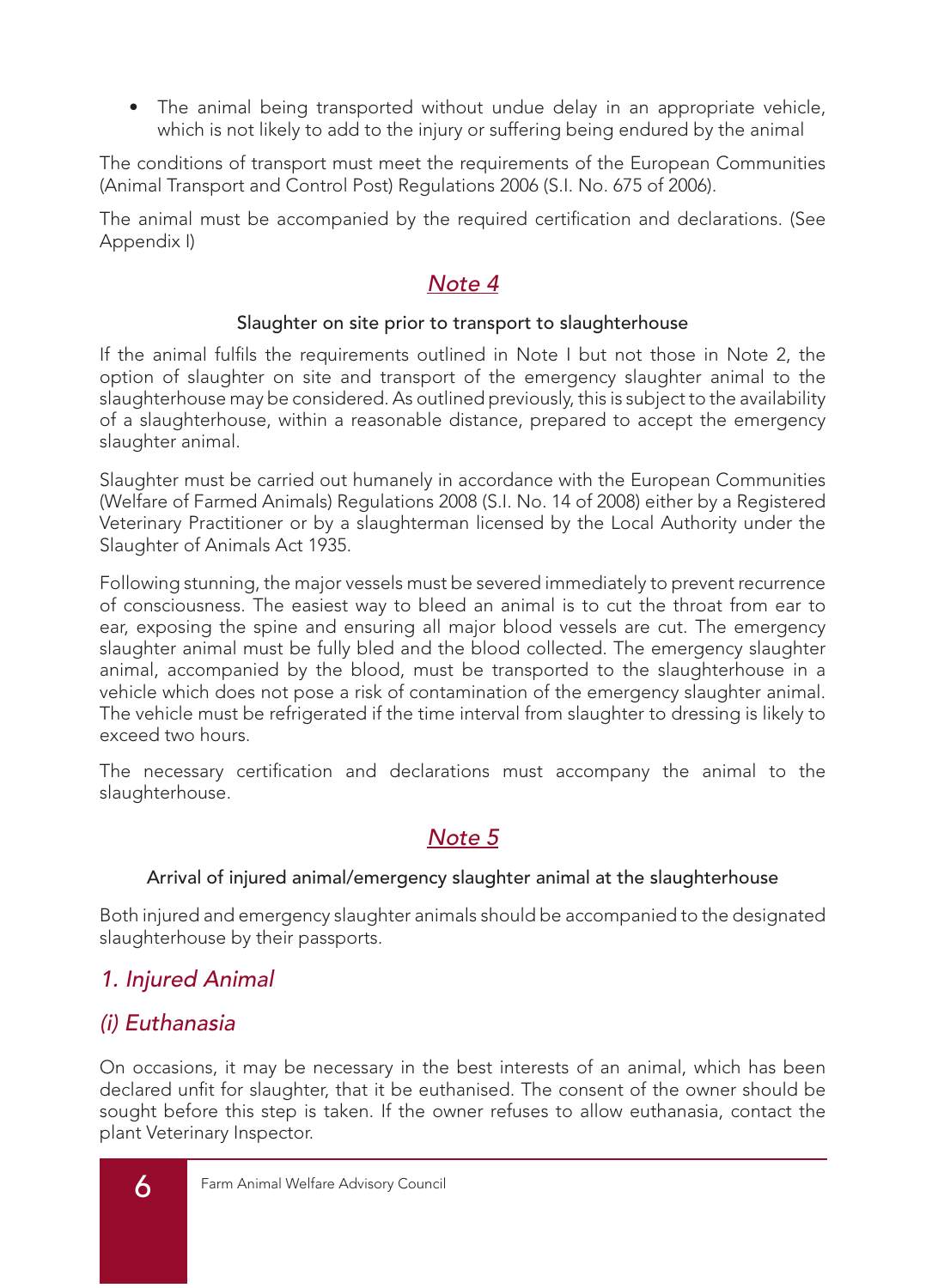Under the provisions of the legislation of the Protection of Animals Act 1911 and (amendment Act) 1965, a Garda, if advised by an authorised veterinary practitioner that it is necessary, can insist that an injured or diseased animal be slaughtered.

In exceptional circumstances (e.g. when an Garda Síochána have been notified and are unable to attend within the required timeframe) the Official Veterinarian (OV) in charge can euthanase the animal under the powers invested in him/her by the Veterinary Practice  $Act$  2005

#### (ii) Slaughter

The OV at the designated slaughterhouse must be advised in advance of the arrival at the plant of an injured animal. On arrival, the following information must be submitted to the OV or a Temporary Veterinary Inspector (TVI) nominated by the OV: -

- The certificate of the veterinary practitioner testifying to the fitness of the animal for slaughter for human consumption and
- The owners declaration relating to the animal

The OV/TVI should examine the injured animal upon arrival at the plant.

The OV/TVI should use the information provided in the veterinary certificate and their own professional judgement to assess the animal's fitness for slaughter and human consumption. They may contact the Veterinary Practitioner and herd owner to glean further information to assist him/her in their decision.

If the decision is to permit slaughter for human consumption at the plant then this should be done within two hours of the arrival of the animal at the plant.

Article 3 (h) of Regulation (EC) No 999/2001 laying down rules for the prevention, control and eradication of certain transmissible spongiform encephalopathies, defines a TSE suspect as:

" Live, slaughtered or dead animals, which show or have shown neurological or behavioural disorders or a progressive deterioration of the general condition linked to the impairment of the central nervous system and for which the information gathered on the basis of a clinical examination, response to treatment, a post-mortem examination or an ante or post-mortem laboratory analysis do not allow an alternative diagnosis to be established"

### *2. Emergency Slaughter Animal*

The OV at the designated slaughterhouse must be advised in advance of the arrival at the plant of the emergency slaughtered animal.

All paperwork must be completed fully to assist the OV in making a determination on the emergency slaughter animal to assess suitability for further dressing procedures.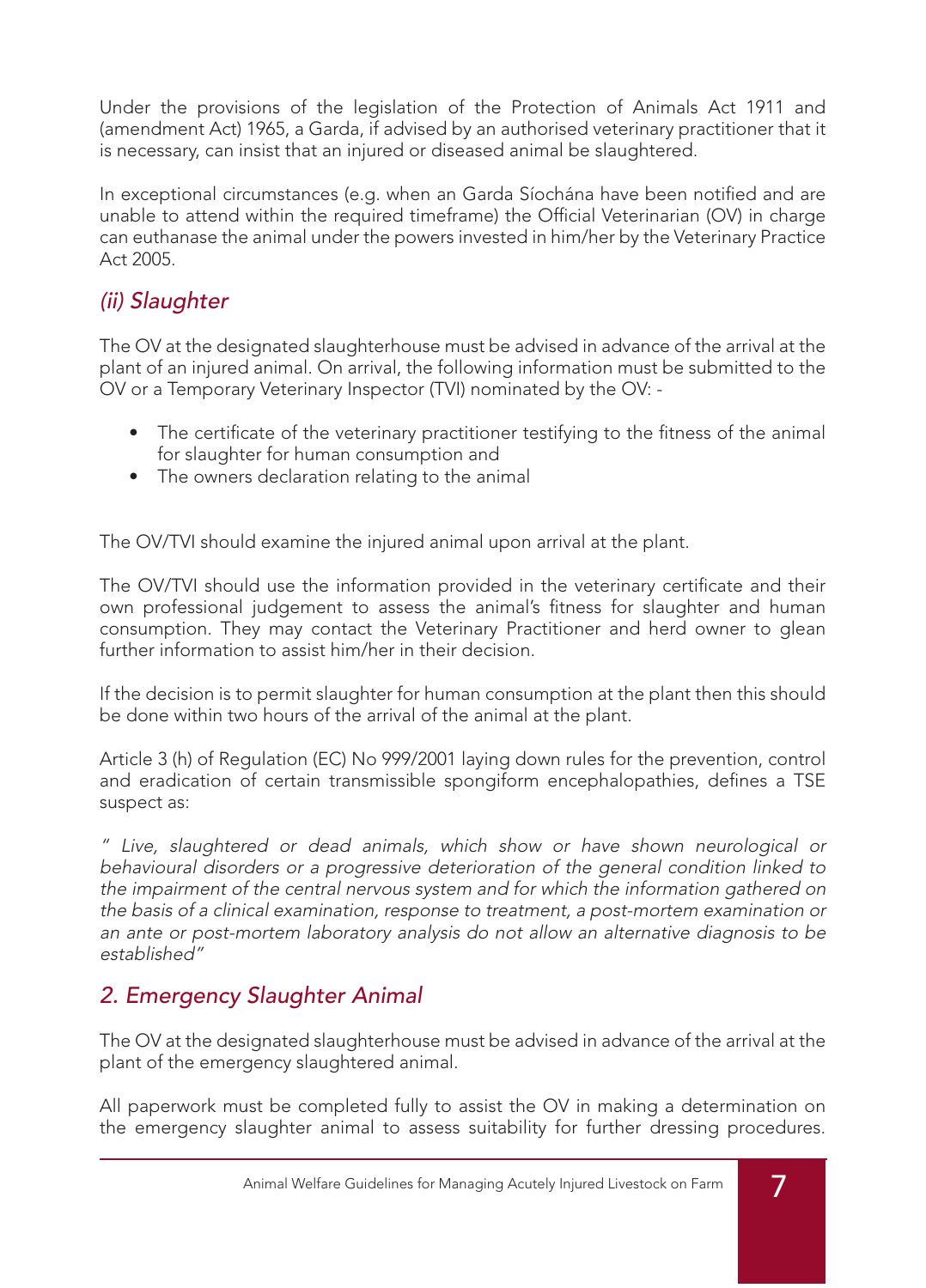Failure to supply the documentation to the OV will result in grounds for disposal of the emergency slaughter animal as a Category 1 animal by-product.

There are procedures for dealing with emergency slaughtered animals in slaughterhouses. These are set out in the protocols of the DAFF Veterinary Public Health Inspection Service and the Local Authority Veterinary Service.

N.B. A Veterinary Practitioner who provides certification of an animal for Emergency Slaughter must, on no account, act as ante- or post-mortem inspector of that animal at the slaughterhouse.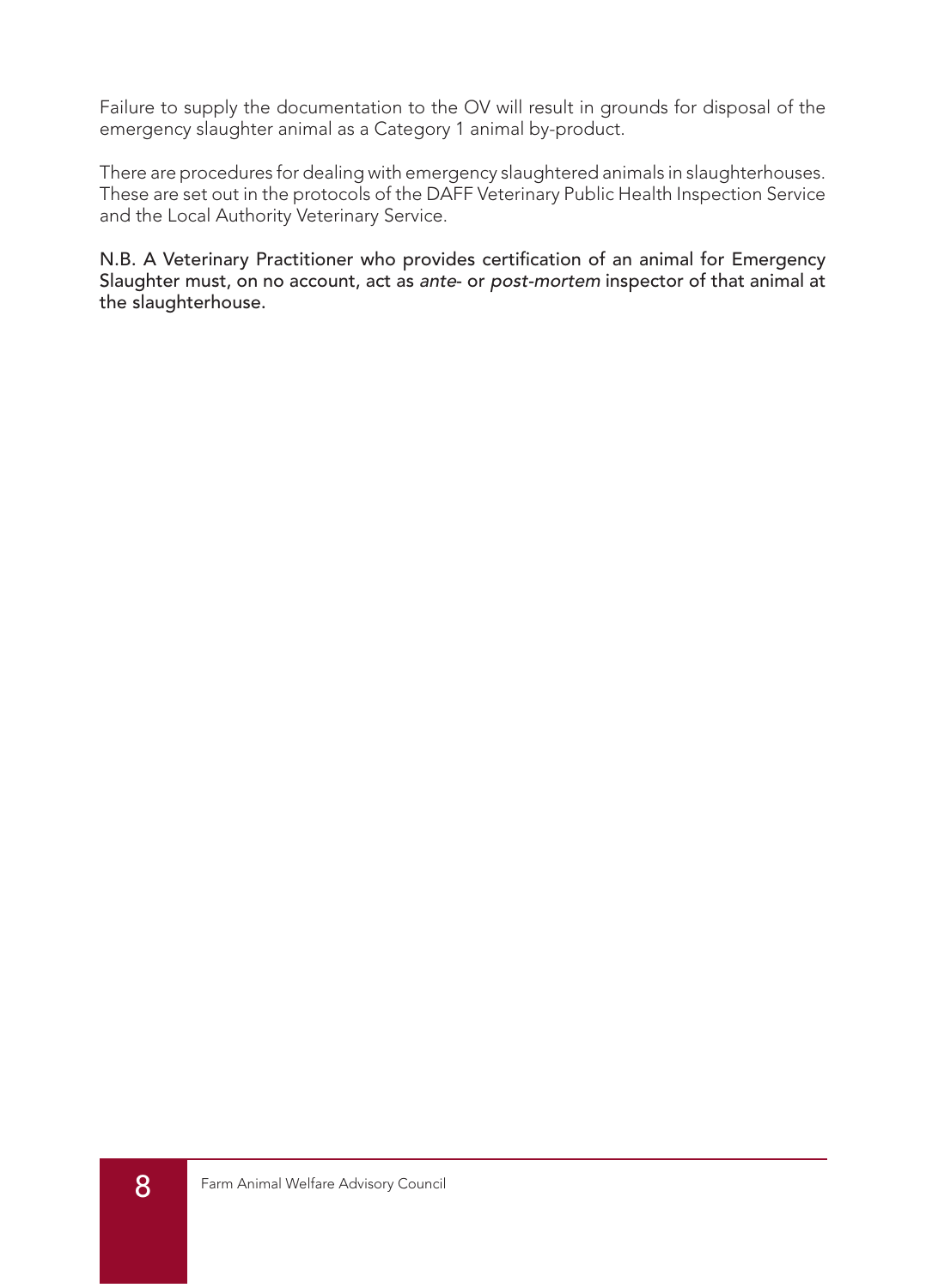### Appendix I Certification and Declarations Required for Managing an Injured Animal on Farm (see page 3).

1. In the case of Options 1 and 2 the Veterinary Practitioner must certify the following:

• That he or she carried out an *ante-mortem* examination in accordance with Annex I of Regulation (EC) No 854/2004, and found the animal to be fit for slaughter for human consumption and

• That he or she was not aware of any substance having been administered to the animal, the withdrawal period of which had not expired.

In the case of options 1 and 2 the **owner** must make the following declaration:

• The owner or keeper must sign a declaration that, as far as he or she is aware, a substance, the withdrawal period of which had not expired, had been administered to the animal.

2. In the case of Option 1 only, the Veterinary Practitioner must also certify:

• That in his or her opinion the transport of the animal to the slaughterhouse is not likely to cause them further injury or unnecessary suffering.

**3.** In the case of Option 2 only, the **Veterinary Practitioner** must also certify:

• That the animal was humanely slaughtered by a registered Veterinary Practitioner in accordance with the European Communities (Welfare of Farmed Animals) Regulations 2008 or by a licensed slaughterman in accordance with the requirements of the Slaughter of Animals Act, 1935, and was fully bled.

Sample Certificates and declaration are in the appendices

### Appendix II Relevant Legislation

The Protection of Animals Act 1911 and The Protection of Animals (Amendment) Act 1965 The Slaughter of Animals Act 1935 European Communities (Food and Feed Hygiene) Regulations 2005 (S.I. No. 910 of 2005) (As Amended) European Communities (Animal Transport and Control Post) Regulations 2006 (S.I. No. 675 of 2006) European Communities (Welfare of Farmed Animals) Regulations 2008 (S.I. No 14 of 2008) Abattoirs Act 1988 (Veterinary Examination and Health Mark) Regulations 2009 ( S.I. No. 154 of 2009)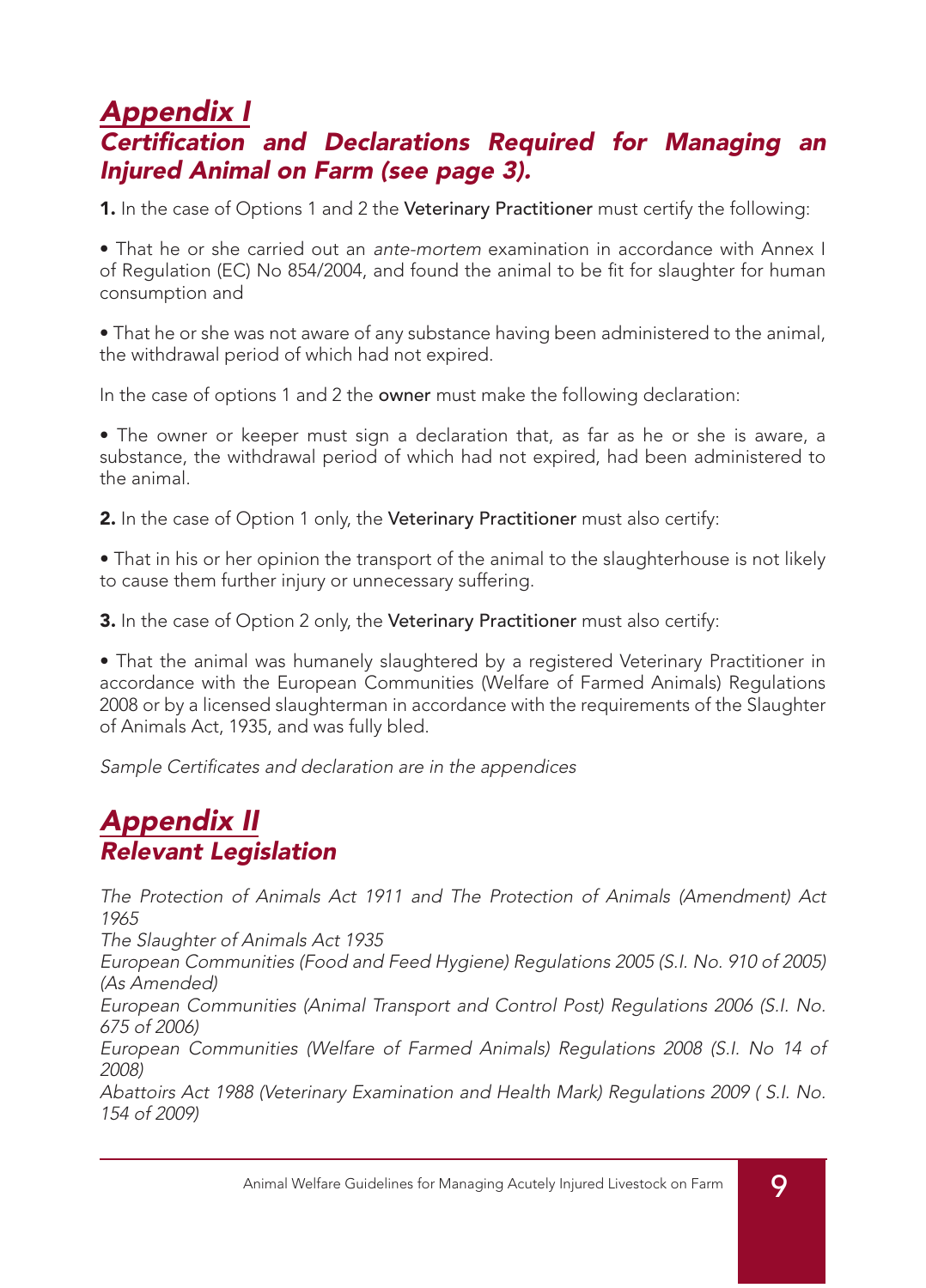### Appendix III Sample Certificate

#### **SAMPLE VETERINARY CERTIFICATE FOR A HEALTHY ANIMAL THAT HAS** <u>SUFFERED AN ACCIDENT THAT PREVENTED ITS TRANSPORT TO THE </u> **SLAUGHTERHOUSE FOR WELFARE REASONS. SUFFERED AN ACCIDENT THAT PREVENTED ITS TRANSPORT TO THE**

|  | Time and the contract of the contract of the contract of the contract of the contract of the contract of the contract of the contract of the contract of the contract of the contract of the contract of the contract of the c |
|--|--------------------------------------------------------------------------------------------------------------------------------------------------------------------------------------------------------------------------------|

#### **Clinical findings and disability** ............................................................................................................................

I wish to state, having carried out a clinical examination of the above described animal, that in my opinion it is not showing signs or symptoms of any disease or condition as per Annex 1 of Regulation 854/2004 which is likely to render its meat unfit for human consumption or to infect other animals in the slaughterhouse or to cause danger to health by contaminating the premises or meat therein.

I have not administered or authorised, nor am I aware of the authorisation and the administration of any medicament, antibiotic, chemotherapeutic or other substance whose withdrawal period has not been completed. I have explained the term *"withdrawal period*" to the owner or person in charge of the animal.

#### **Transport** have explained the term *"withdrawal period* " to the owner or person in charge of the animal.

1 hereby certify that **Transport**

- this animal is an otherwise healthy animal that has suffered an acute accident that prevents its transport to the slaughterhouse for welfare reasons.
	- to the statistical of weildle reasons.<br>
	this animal has been examined by me and is in my opinion **unfit for transport alive** to a slaughterhouse this animal has been examined by me and is in my opinion **unit for transport anve** to a staughterhouse<br>and that such transport is likely to cause further injury or unnecessary suffering to the animal.
	- this animal has been humanely slaughtered by a licensed slaughterman or veterinary practitioner in accordance with The Slaughter of Animals Act 1935 and the European Communities (Welfare of Farmed Animals) Regulations 2008 (S.I. No. 14 of 2008).

**Signature of Veterinary Practitioner: \_\_\_\_\_\_\_\_\_\_\_\_\_\_\_\_\_\_\_\_\_\_\_\_\_\_\_\_\_\_\_\_\_\_\_\_\_\_\_\_\_\_\_\_\_\_\_\_\_\_\_\_\_\_\_\_\_\_\_** Farmed Animals) Regulations 2008 (S.I. No. 14 of 2008).

| Practice Stamp                                                                                                                                                                                                                 |  |
|--------------------------------------------------------------------------------------------------------------------------------------------------------------------------------------------------------------------------------|--|
|                                                                                                                                                                                                                                |  |
|                                                                                                                                                                                                                                |  |
| <u>Date:</u>                                                                                                                                                                                                                   |  |
| <b>Slaughter of the Animal</b>                                                                                                                                                                                                 |  |
| Name of PVP/slaughterman                                                                                                                                                                                                       |  |
|                                                                                                                                                                                                                                |  |
| Address                                                                                                                                                                                                                        |  |
| <b>Time of Slaughter</b>                                                                                                                                                                                                       |  |
| Destination of emergency slaughter animal                                                                                                                                                                                      |  |
| (slaughterhouse) and the contract of the contract of the contract of the contract of the contract of the contract of the contract of the contract of the contract of the contract of the contract of the contract of the contr |  |
|                                                                                                                                                                                                                                |  |
|                                                                                                                                                                                                                                |  |

1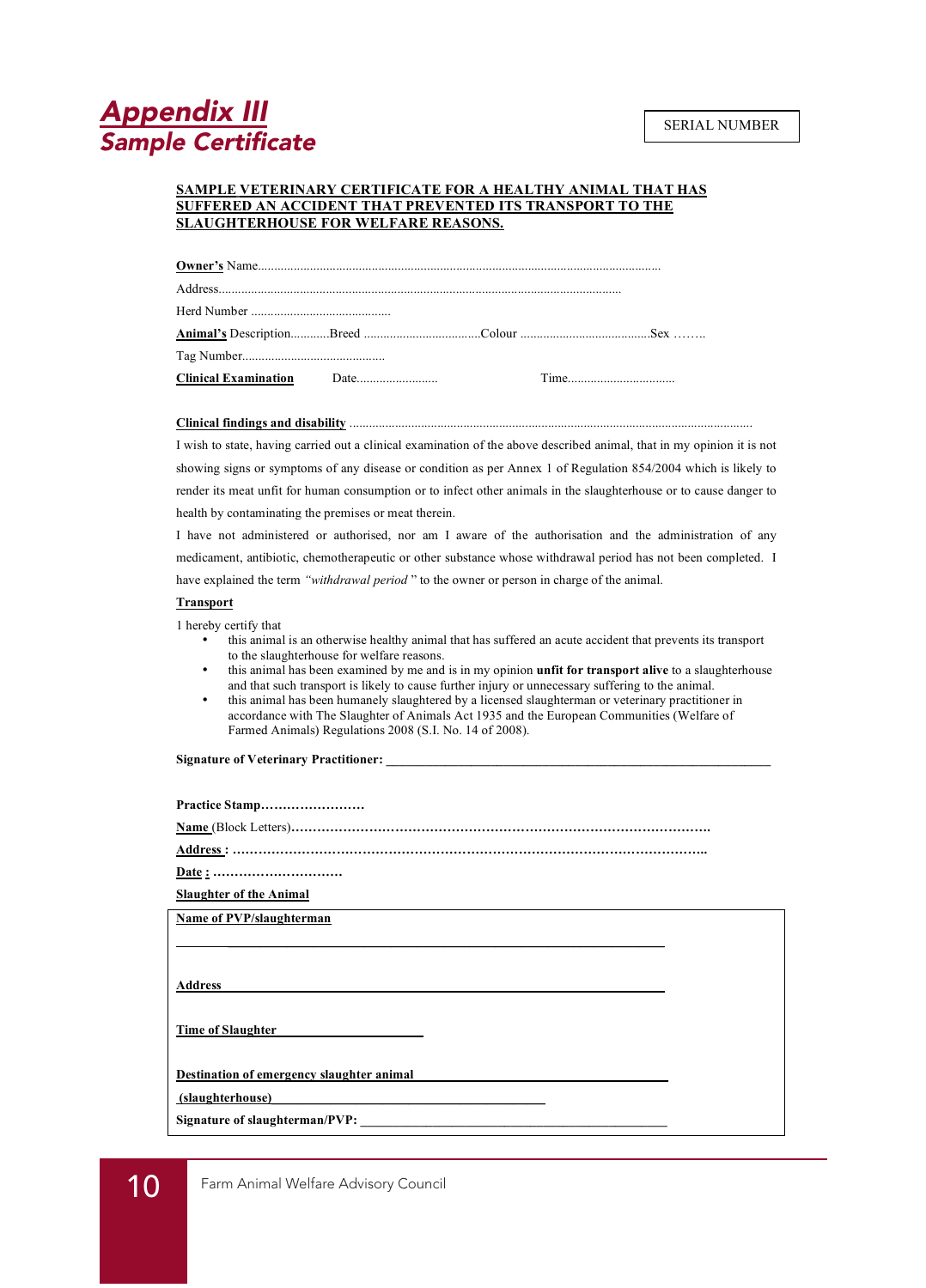# Guidelines for the Ante-Mortem Examination

Under the European Communities Regulations 854/2004, Annex 1, an animal may be considered to be unfit for slaughter for human consumption if it shows signs or symptoms of a disease, disorder, condition or injury which is *likely* to render its meat unfit for human consumption and in particular if it shows signs or symptoms of any of the following diseases or conditions:

- Anthrax;
- Acute or chronic septic conditions with systemic disturbance or to an extent sufficient to render meat or offals unfit for food;
- Advanced pregnancy;
- Blackquarter or Blackleg;
- Bovine Spongiform Encephalopathy;
- Imminent death;
- Digestive disorders with systemic disturbance;
- Diseases specified in the First Schedule to the Diseases of Animals Act 1966;
- Extensive injuries which render meat and offals unfit for food;
- Extensive skin affectations, which may render the meat or offals unsightly, unwholesome or unfit for food;
- Emaciation;
- Exhaustion, excitement or fatigue;
- Fever;
- Gangrenous conditions unless confined in extent and effect to a small area; Glanders;
- Hide condition;
- Immaturity;
- Joint ill or navel infections;
- Listeriosis;
- Metritis, whether acute or septic;
- Mastitis or Mammitis whether acute, septic or gangrenous;
- Milk fever;
- Oedema, general and dropsical;
- Pneumonia and pleurisy;
- Piroplasmosis (Redwater);
- Rabies;
- Respiratory distress with systemic disturbance;
- Salmonellosis;
- Swine fever and swine erysipelas;
- Tetanus.

Please ensure that any neurological symptoms manifested by the animal are differentiated from the symptoms of Bovine Spongiform Encephalopathy. Please note that it is a legal requirement to report any **suspected** case of a Scheduled and Notifiable Disease to an Garda Síochána or the Department of Agriculture, Fisheries and Food's District Veterinary Office.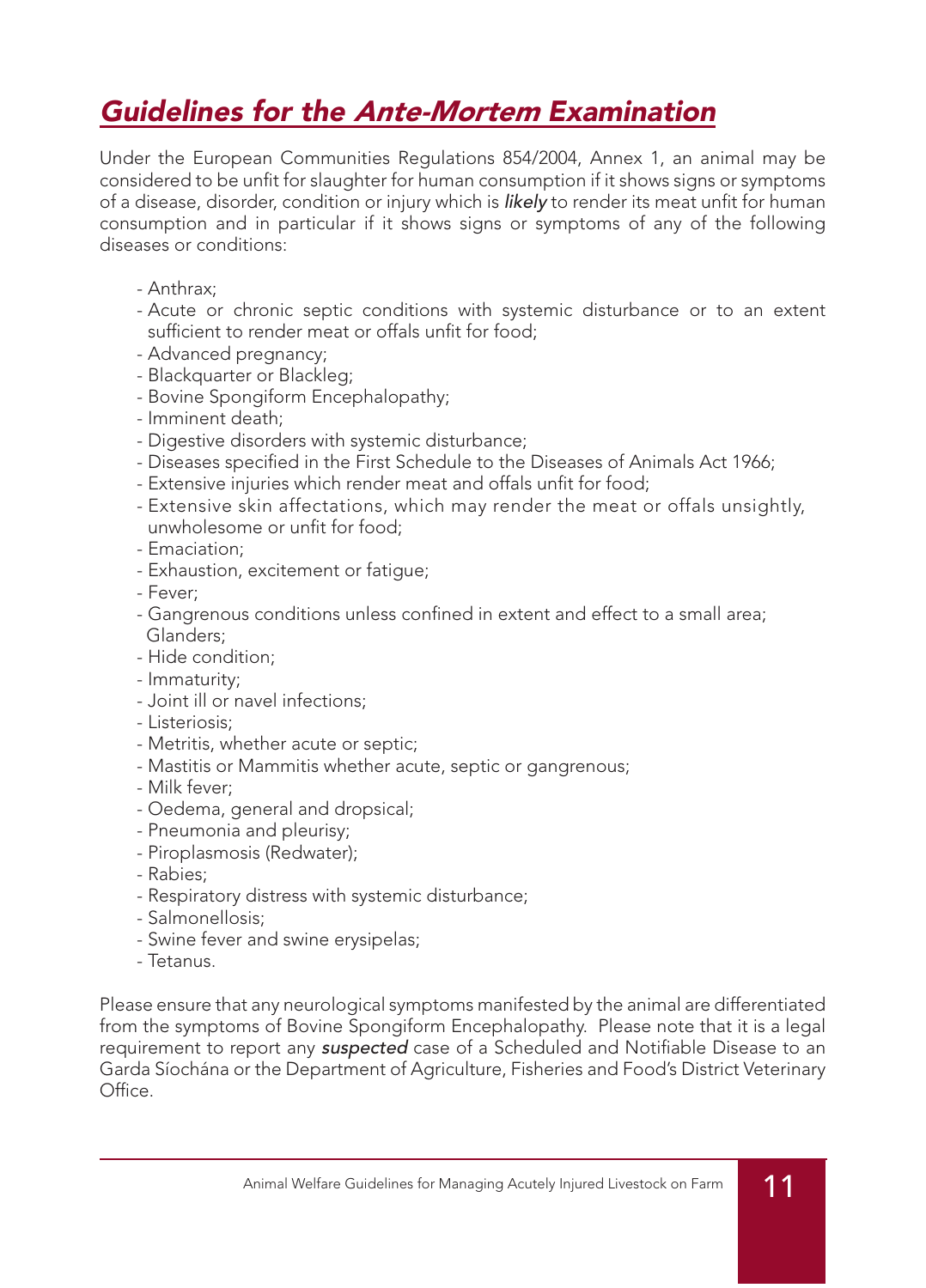# Appendix IV **Appendix III** Sample Certificate

#### <u>SAMPLE VETERINARY CERTIFICATE TO ACCOMPANY AN INJURED ANIMAL</u> **SAMPLE VETERINARY CERTIFICATE FOR A HEALTHY ANIMAL THAT HAS INTENDED FOR SLAUGHTER**

| Owner's |  |  |  |  |  |
|---------|--|--|--|--|--|
|         |  |  |  |  |  |
|         |  |  |  |  |  |
|         |  |  |  |  |  |

I wish to state, having carried out a clinical examination of the above described animal, that in my opinion it is not showing signs or symptoms of any disease or condition as per Annex 1 of Regulation 854/2004 which is likely to render its meat unfit for human consumption or to infect other animals in the slaughterhouse or to cause danger to health by contaminating the premises or meat therein.

I have not administered or authorised, nor am I aware of the authorisation and the administration of any medicament, antibiotic, chemotherapeutic or other substance whose withdrawal period has not been completed. I have explained the term "withdrawal *period* " to the owner or person in charge of the animal.

#### **Transport Authorisation** • this animal is an otherwise healthy animal that has suffered an acute accident that prevents its transport

• this animal has been examined by me and is in my opinion **unfit for transport alive** to a slaughterhouse and that such transport is likely to cause further injury or unnecessary suffering to the animal. • this animal has been humanely slaughtered by a licensed slaughterman or veterinary practitioner in I hereby authorise the transport of this animal to (state name of slaughterhouse)................................................................ as it is • this animal is an otherwise healthy animal that has suffered an acute accident that prevents its transport my opinion that such transport is not likely to cause further injury or unnecessary suffering for the animal.

| <b>Signature of Veterinary Practitioner.</b> |
|----------------------------------------------|
|----------------------------------------------|

**Practice Stamp…………………… Practice Stamp Name** (Block Letters)**……………………………………………………………………………………. Address : ……………………………………………………………………………………………….. Name** (Block Letters)...................................................................................................... **Name (Block Letters)**<br> **Name (Block Letters) Signature of Veterinary Practitioner: \_\_\_\_\_\_\_\_\_\_\_\_\_\_\_\_\_\_\_\_\_\_\_\_\_\_\_\_\_\_\_\_\_\_\_\_\_\_\_\_\_\_\_\_\_\_\_\_\_\_\_\_\_\_\_\_\_\_\_**

**Date : ………………………… Slaughter of the Animal Practice Stamp…………………… Address**.........................................................................................................................

**Name of PVP/slaughterman \_\_\_\_\_\_\_\_\_\_\_\_\_\_\_\_\_\_\_\_\_\_\_\_\_\_\_\_\_\_\_\_\_\_\_\_\_\_\_\_\_\_\_\_\_\_\_\_\_\_\_\_\_\_\_\_\_\_\_\_\_\_\_\_\_\_\_ Date**...................... **Time** ……………………………. **Address : ………………………………………………………………………………………………..**

### **Declaration by the Owner or Person in Charge of the Animal**

I wish to state, to the best of my knowledge and belief, that the above described animal has not been treated with any medicine whose withdrawal period has not been completed. The term "withdrawal period" has been adequately explained to me.

1

2

**Time of Slaughter \_\_\_\_\_\_\_\_\_\_\_\_\_\_\_\_\_\_\_\_\_\_ Destination of emergency slaughter animal\_\_\_\_\_\_\_\_\_\_\_\_\_\_\_\_\_\_\_\_\_\_\_\_\_\_\_\_\_\_\_\_\_\_\_\_\_\_\_** Signature.

**Destination of emergency slaughter animal\_\_\_\_\_\_\_\_\_\_\_\_\_\_\_\_\_\_\_\_\_\_\_\_\_\_\_\_\_\_\_\_\_\_\_\_\_\_\_ (slaughterhouse)\_\_\_\_\_\_\_\_\_\_\_\_\_\_\_\_\_\_\_\_\_\_\_\_\_\_\_\_\_\_\_\_\_\_\_\_\_\_\_\_\_\_ Name** (Block Letters)…………………………………………………………. **Address \_\_\_\_\_\_\_\_\_\_\_\_\_\_\_\_\_\_\_\_\_\_\_\_\_\_\_\_\_\_\_\_\_\_\_\_\_\_\_\_\_\_\_\_\_\_\_\_\_\_\_\_\_\_\_\_\_\_\_\_\_\_\_\_\_\_\_**  $\overline{\phantom{a}}$ **Signature of slaughterman/PVP: \_\_\_\_\_\_\_\_\_\_\_\_\_\_\_\_\_\_\_\_\_\_\_\_\_\_\_\_\_\_\_\_\_\_\_\_\_\_\_\_\_\_\_\_\_\_\_**

**Time of Slaughter \_\_\_\_\_\_\_\_\_\_\_\_\_\_\_\_\_\_\_\_\_\_**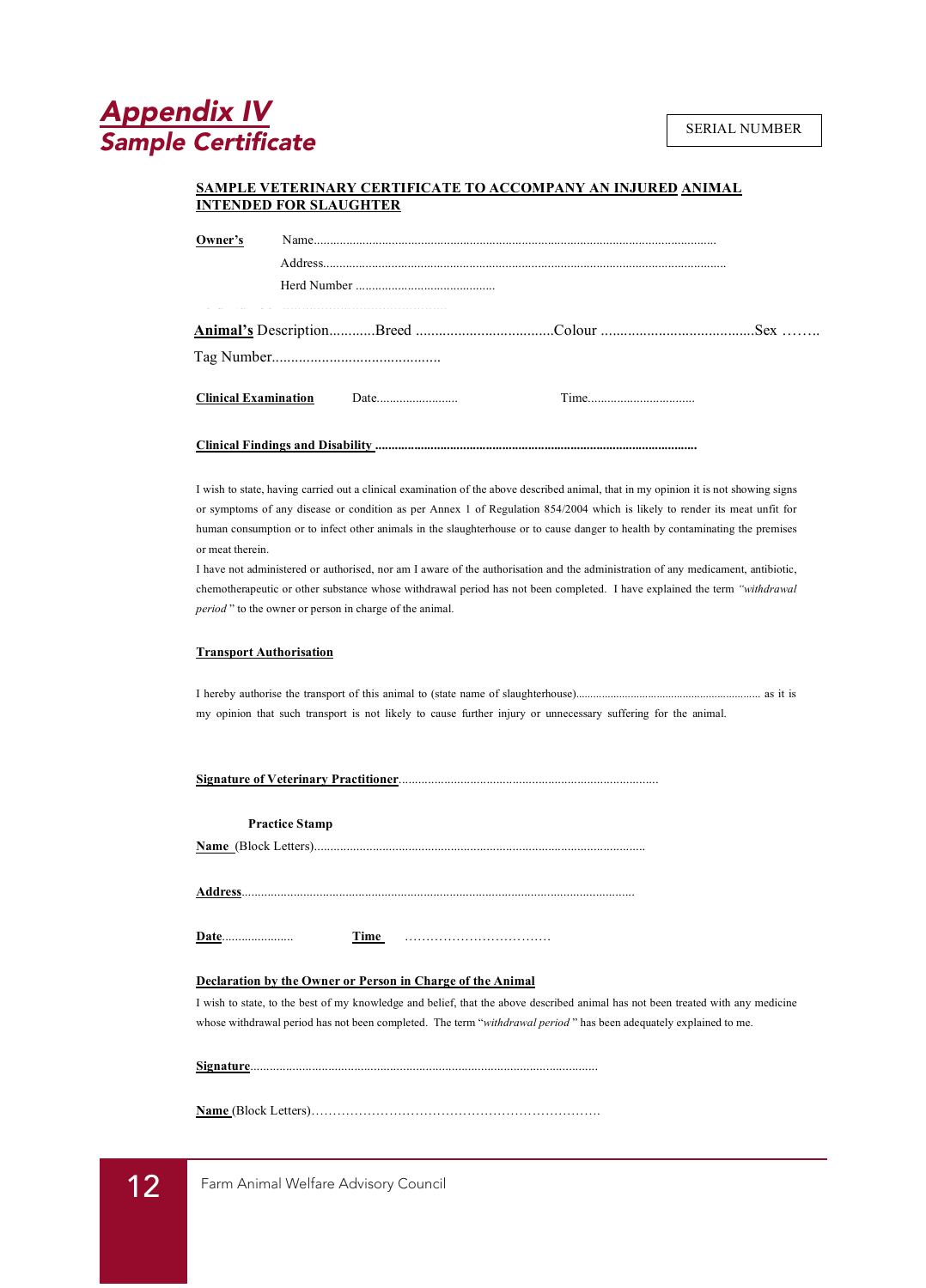# Guidelines for Assessing Fitness for Transportation\*

In general if the transportation of an animal is **LIKELY** to cause further injury or unnecessary suffering, the animal must  $NOT$  be transported. In particular do not transport any animal, which cannot be loaded or unloaded without using force (e.g. unable to walk unassisted), or any animal with severe wounds or protruding viscera.

Where transport is authorised, animals should in all cases be transported to the nearest available slaughterhouse (and not more than a distance of 100km). Please note that the above are guidelines only and are not intended to be exhaustive or to be a legal interpretation of the relevant legislation.

The relevant legislation in this area is SI No 675 of 2006 European Communities (Animal Transport and Control Post) Regulations 2006 which give effect to the provisions of Council Regulation (EC) No 1/2005 on the welfare of animals during transport in Ireland and SI No 14 of 2008 European Communities (Welfare of Farmed Animals) Regulations 2008.

\* See also 2.14 of the FAWAC booklet " Best Practice for the Welfare of Animals during Transport"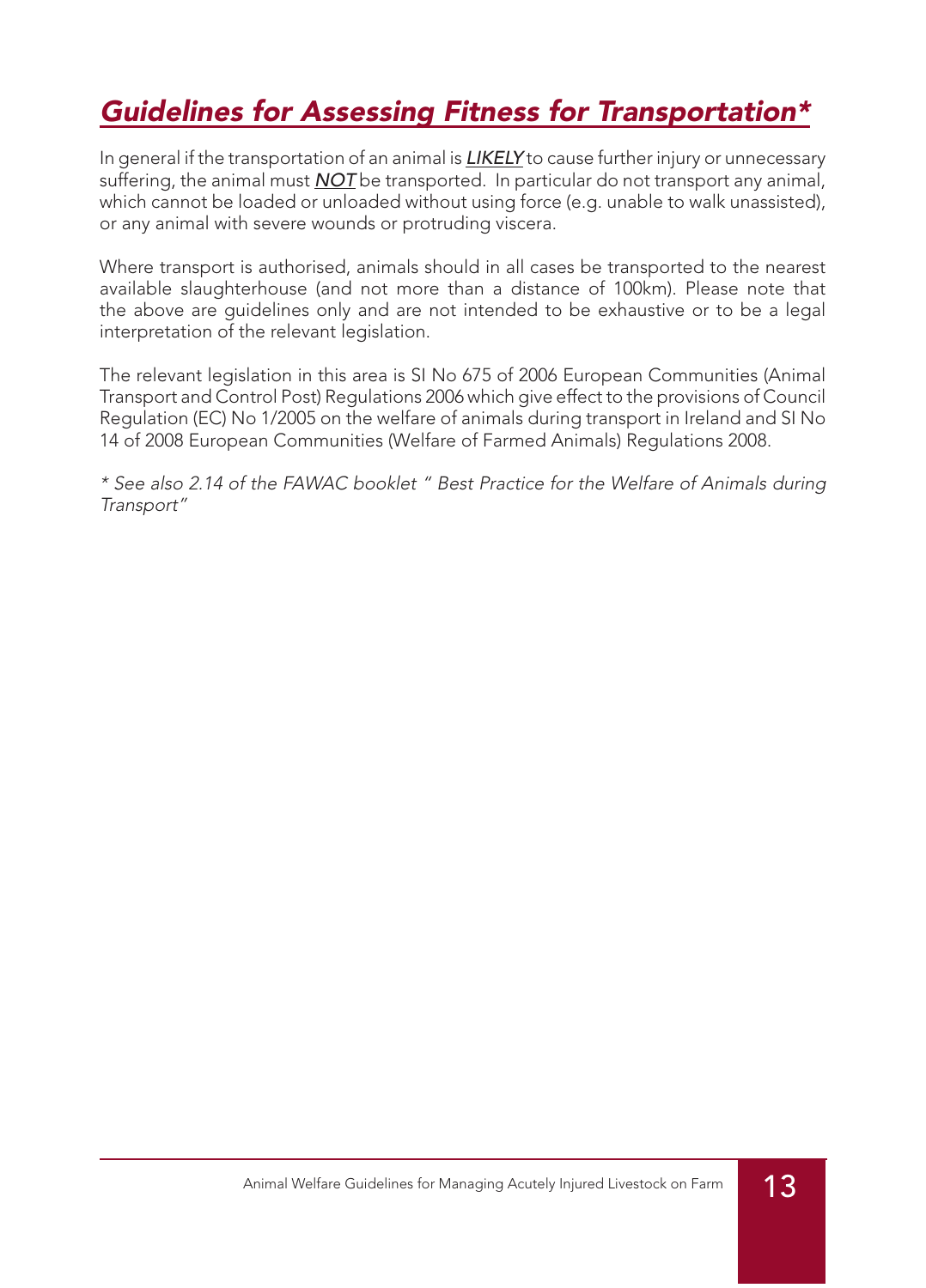# Appendix V Sample Owner Declaration **Appendix V**

#### **SAMPLE OWNER DECLARATION TO ACCOMPANY THE EMERGENCY SLAUGHTER ANIMAL TO THE SLAUGHTERHOUSE.**

of the emergency slaughter animal as a Category 1 animal by-product. Regulation 853/2004 Annex III, Section I, Chapter<br>M naraoranh 5 & 6 **Chapter VI, paragraph 5 & 6** Failure by the Owner/Keeper to complete the documentation in full for arrival at the slaughterhouse will result in disposal **Vi, paragraph 5 & 6**

| All Boxes must be completed in full              |  |  |
|--------------------------------------------------|--|--|
| Owner's name,                                    |  |  |
| address                                          |  |  |
| Herd number / Holding number                     |  |  |
| Production site address (if different)           |  |  |
| Contact name, telephone number and email address |  |  |
| of owner/owner's agent                           |  |  |
| Identity of Animal (tag no.)                     |  |  |
| breed                                            |  |  |
| age                                              |  |  |
| sex                                              |  |  |
| Nature of the accident (describe)                |  |  |

#### **A. Owner/Agent's Declaration**

| Record all veterinary medicinal products or other<br>treatments administered to the animal, within the last 6<br>months, dates of administration and withdrawal periods |     |                |
|-------------------------------------------------------------------------------------------------------------------------------------------------------------------------|-----|----------------|
|                                                                                                                                                                         | Yes | N <sub>0</sub> |
| <b>Tuberculosis</b><br>Is the animal a reactor or inconclusive reactor to the TB test?<br>Is the holding under a TB restriction order?                                  |     |                |
| <b>Brucellosis</b>                                                                                                                                                      |     |                |
| Is the animal a Brucellosis reactor?                                                                                                                                    |     |                |
| Is the holding under a Brucellosis restriction order?                                                                                                                   |     |                |
| Is the holding/area under restrictions for other animal health<br>or other reasons?                                                                                     |     |                |
| Have any analyses shown that the animal may have been<br>exposed to food-borne zoonoses or substances likely to result<br>in residues in meat? If yes, attach a copy.   |     |                |
| Is the animal clean                                                                                                                                                     |     |                |
|                                                                                                                                                                         |     |                |
| Status (e.g. owner, manager, stockman)                                                                                                                                  |     |                |

Leing the Owner/Keeper of the animal described above hereby declare that the animal has not, to my knowledge, been in receipt of any substance, the withdrawal period of which has not expired. The term 'withdrawal period' has been explained to me.

**Signature of Owner / Keeper**

**\_\_\_\_\_\_\_\_\_\_\_\_\_\_\_\_\_\_\_\_\_\_\_\_\_\_\_\_\_\_\_\_\_\_\_\_**

**Name in Block Capitals**

**Date Time** of signing

**\_\_\_\_\_\_\_\_\_\_\_\_\_\_\_\_\_\_\_\_\_\_\_\_\_\_\_\_\_\_\_\_\_\_\_\_\_\_\_\_\_\_\_\_\_\_\_\_\_\_\_\_\_**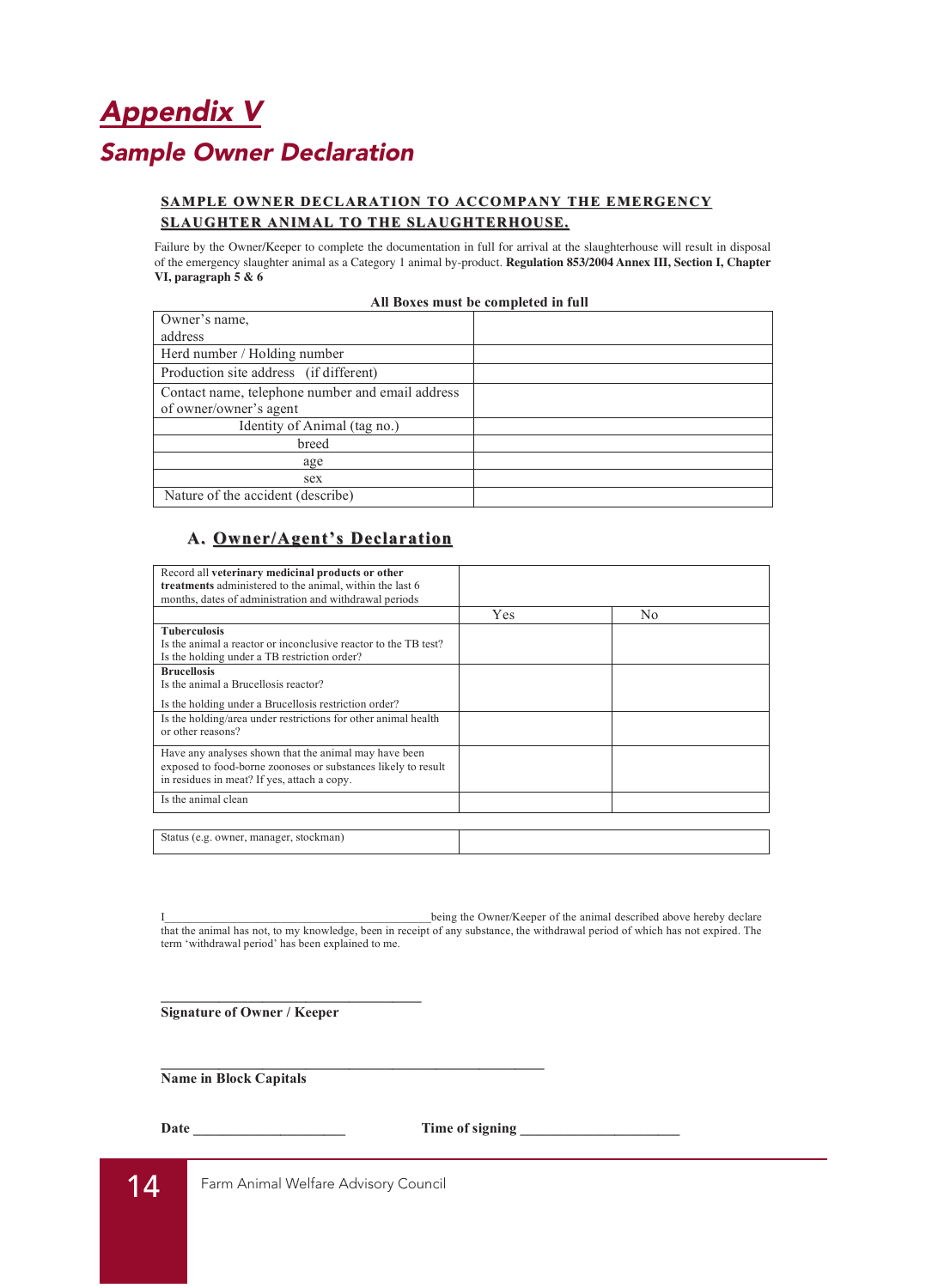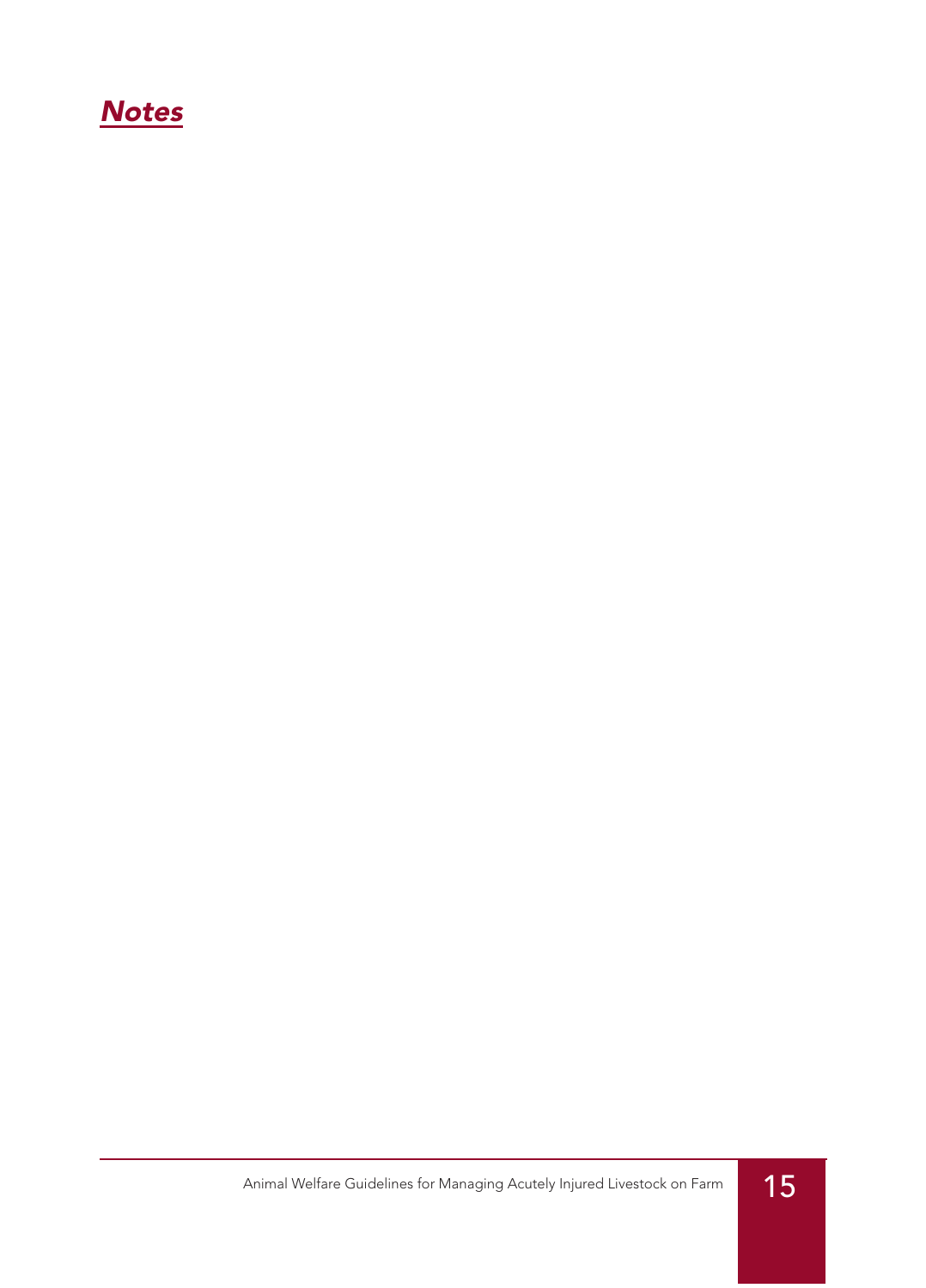